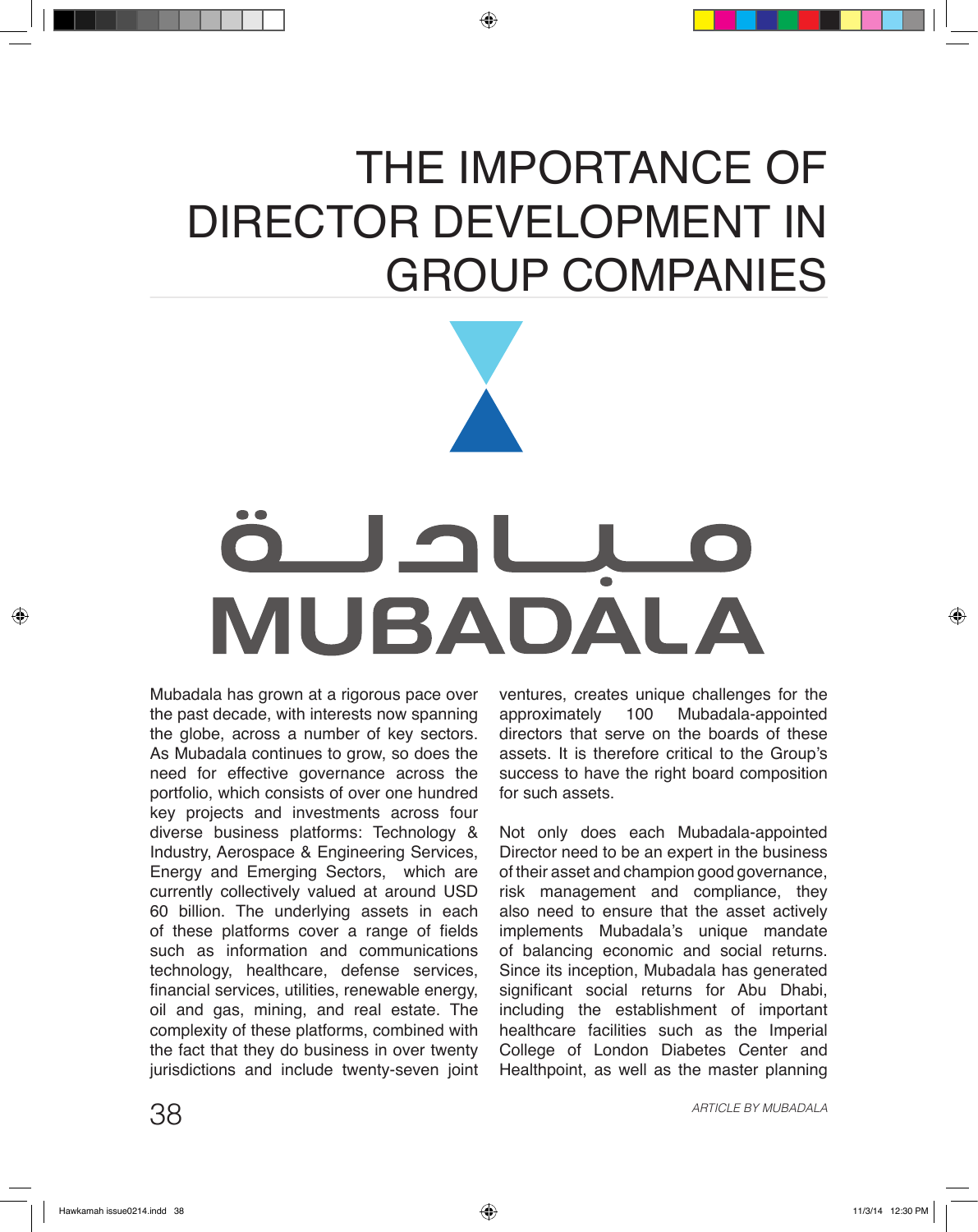of Al Maryah Island, a 114 hectare mixed-use development in the heart of Abu Dhabi, and Masdar City, a green urban development that is designed to provide a high quality of life with the lowest environmental footprint. Other facilities, such as Cleveland Clinic Abu Dhabi, will soon add to that contribution.

This unique mandate makes it critical to ensure optimal composition of asset boards, which are the primary drivers of sustained growth. Thus, a comprehensive training program for asset Directors and asset managers has been established and implemented. The training program brings together existing and prospective Directors and an expert faculty and allows them to have open discussions on best practices and proven methods to enhance their effectiveness. Current training modules include Director Effectiveness, Joint Venture Governance, Audit, Risk and Compliance Committee Training, Corporate Secretary Training and Chairman Coaching, each of which provides the participants with a unique and complimentary skillset required to succeed as an effective Director

## *Training Programs*

The Director Effectiveness module takes participants through board structuring, optimizing meeting agendas and increasing the effectiveness of both the board and its individual directors. Members of Mubadala's senior leadership attend all training sessions and share their experiences by responding to practical questions from participants. Many of the participants leave the training with key takeaways that they implement in the performance of their duties, including preparing annual board calendars and simplified board packs.

Another bespoke training module offered is the Joint Venture Workshop, which was developed because Mubadala's growth can be largely attributed to the ability to structure

successful joint ventures with world class companies such as GE, Occidental Petroleum and Lockheed Martin. The Joint Venture training workshop uses Mubadala-specific examples to promote optimal structuring, board and shareholder alignment, improved management performance, and building long-lasting joint ventures. Participants are taken through the case study of a successful joint venture restructuring within the Group, as well as various participatory exercises in complex areas such as conflicts of interest. This training has highlighted the importance of Mubadala's joint ventures, and has provided participants with important tools to enhance their ability to ensure their continued success.

Given the large number of boards that oversee Mubadala's assets, it is paramount for there to be consistency in the way corporate secretaries are trained and also in how board minutes are prepared. Mubadala trains all corporate secretaries on the art of taking and producing well-written minutes in the Corporate Secretary Workshop. Participants observe a mock board meeting and minute it, then have an open discussion of how certain matters are to be minuted. The training also provides tips on how to best manage governance responsibilities, internal and external communications as well as board meetings.

Emphasized throughout each of the training modules is the importance of transparency. To implement this, and ensure that assets properly manage their financial profile, key risk and compliance matters, Mubadala requires its assets to have effective Audit, Risk and Compliance Committees (ARC). The members of these committees, along with internal audit professionals, CFOs and senior managers of Mubadala Group assets, are required to attend ARC Training. This training provides an interactive forum for discussion regarding important topics such as risk management frameworks, systematic